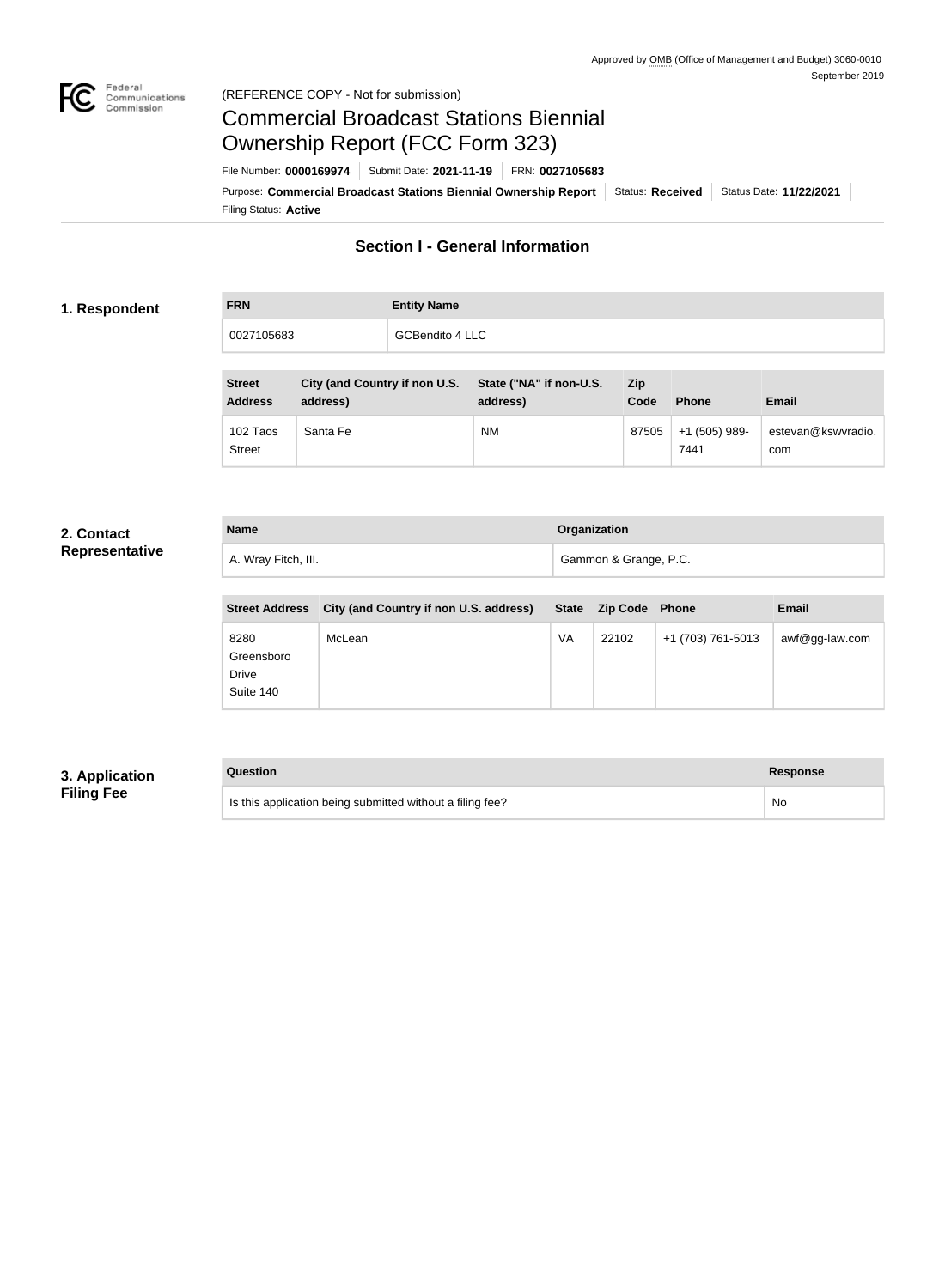| <b>Fees</b> | <b>Application Type</b> | <b>Form Number</b> | <b>Fee Code</b> | Quantity | <b>Fee Amount</b> | <b>Subtotal</b> |
|-------------|-------------------------|--------------------|-----------------|----------|-------------------|-----------------|
|             | Biennial                | Form 323           | <b>MAR</b>      |          | 85                | \$85.00         |
|             |                         |                    |                 |          | Total             | \$85.00         |

## **4. Nature of Respondent**

| (a) Provide the following information about the Respondent: |                                         |                           |
|-------------------------------------------------------------|-----------------------------------------|---------------------------|
|                                                             | <b>Relationship to stations/permits</b> | Licensee                  |
|                                                             | <b>Nature of Respondent</b>             | Limited liability company |

**(b) Provide the following information about this report:**

| <b>Purpose</b> | Biennial                                                                                                                                                                               |
|----------------|----------------------------------------------------------------------------------------------------------------------------------------------------------------------------------------|
| "As of" date   | 10/01/2021                                                                                                                                                                             |
|                | When filing a biennial ownership report or validating<br>and resubmitting a prior biennial ownership report, this<br>date must be Oct. 1 of the year in which this report is<br>filed. |

#### **5. Licensee(s) and Station(s)**

#### **Respondent is filing this report to cover the following Licensee(s) and station(s):**

| <b>Licensee/Permittee Name</b> | <b>FRN</b>       |                 |              |                |  |
|--------------------------------|------------------|-----------------|--------------|----------------|--|
| <b>GCBendito 4 LLC</b>         |                  |                 | 0027105683   |                |  |
|                                |                  |                 |              |                |  |
| Fac. ID No.                    | <b>Call Sign</b> | <b>City</b>     | <b>State</b> | <b>Service</b> |  |
| 36194                          | <b>KSWV</b>      | <b>SANTA FE</b> | <b>NM</b>    | AM             |  |

## **Section II – Biennial Ownership Information**

#### **1. 47 C.F.R. Section 73.3613 and Other Documents**

Licensee Respondents that hold authorizations for one or more full power television, AM, and/or FM stations should list all contracts and other instruments set forth in 47 C.F.R. Section 73.3613(a) through (c) for the facility or facilities listed on this report. In addition, attributable Local Marketing Agreements (LMAs) and attributable Joint Sales Agreements (JSAs) must be disclosed by the licensee of the brokering station on its ownership report. If the agreement is an attributable LMA, an attributable JSA, or a network affiliation agreement, check the appropriate box. Otherwise, select "Other." Non-Licensee Respondents, as well as Licensee Respondents that only hold authorizations for Class A television and/or low power television stations, should select "Not Applicable" in response to this question.

| Document Information                            |                                                          |  |  |
|-------------------------------------------------|----------------------------------------------------------|--|--|
| Description of contract or instrument           | Articles of Organization                                 |  |  |
| Parties to contract or instrument               | GCBendito 4 LLC; State of New Mexico                     |  |  |
| Date of execution                               | 10/2017                                                  |  |  |
| Date of expiration                              | No expiration date                                       |  |  |
| <b>Agreement type</b><br>(check all that apply) | Other<br><b>Agreement Type: Articles of Organization</b> |  |  |

**Document Information**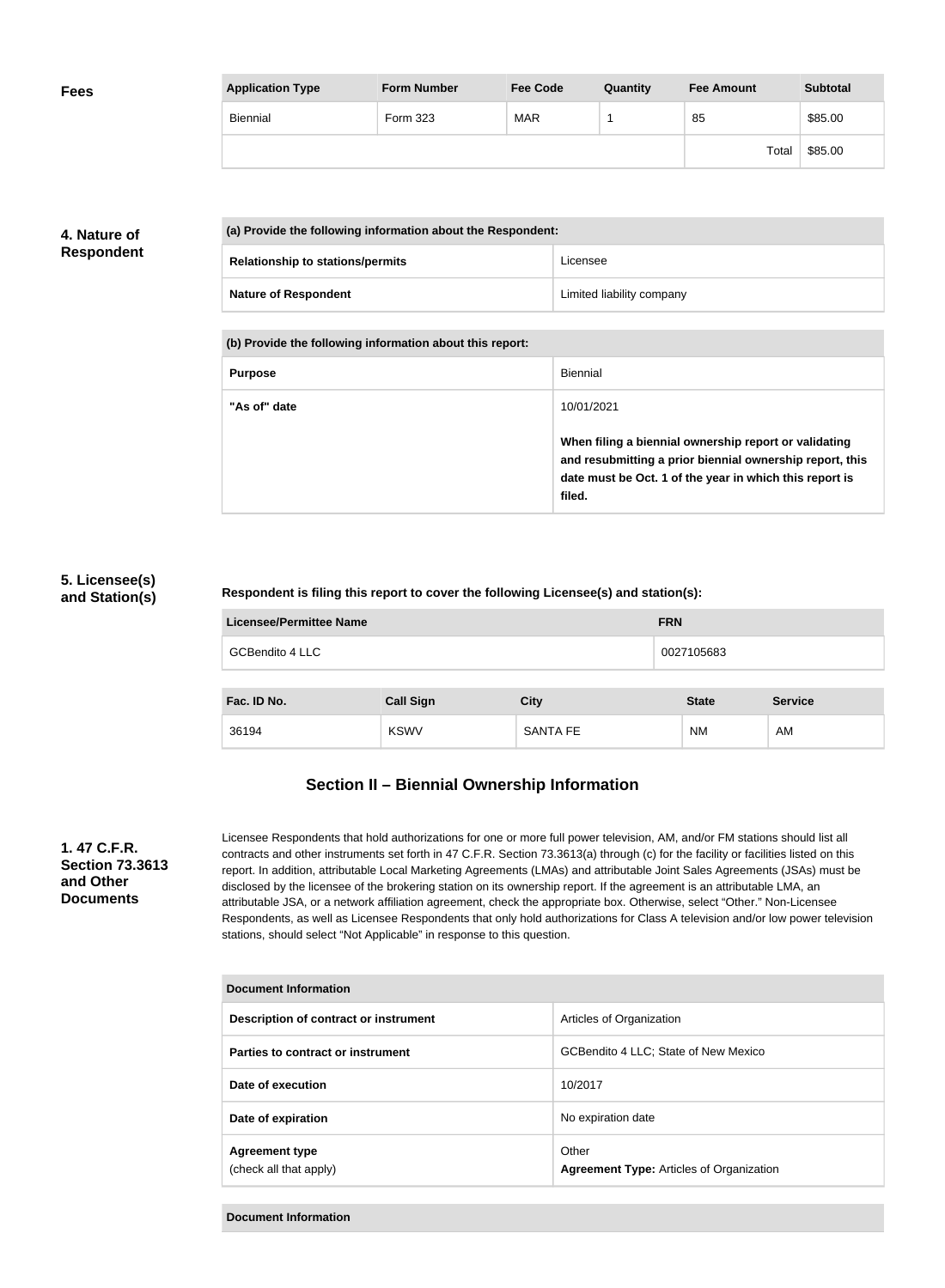| Description of contract or instrument           | Limited Liability Company Operating Agreement                                    |
|-------------------------------------------------|----------------------------------------------------------------------------------|
| Parties to contract or instrument               | Members of GCBendito 4, LLC                                                      |
| Date of execution                               | 10/2017                                                                          |
| Date of expiration                              | No expiration date                                                               |
| <b>Agreement type</b><br>(check all that apply) | Other<br><b>Agreement Type: Limited Liability Company Operating</b><br>Agreement |

#### **2. Ownership Interests**

**(a)** Ownership Interests. This Question requires Respondents to enter detailed information about ownership interests by generating a series of subforms. Answer each question on each subform. The first subform listing should be for the Respondent itself. If the Respondent is not a natural person, also list each of the officers, directors, stockholders, non-insulated partners, non-insulated members, and any other persons or entities with a direct attributable interest in the Respondent pursuant to the standards set forth in 47 C.F.R. Section 73.3555. (A "direct" interest is one that is not held through any intervening companies or entities.) List each interest holder with a direct attributable interest in the Respondent separately.

Leave the percentage of total assets (Equity Debt Plus) field blank for an interest holder unless that interest holder has an attributable interest in the Respondent solely on the basis of the Commission's Equity Debt Plus attribution standard, 47 C.F.R. Section 73.3555, Note 2(i).

In the case of vertical or indirect ownership structures, list only those interests in the Respondent that also represent an attributable interest in the Licensee(s) for which the report is being submitted.

Entities that are part of an organizational structure that includes holding companies or other forms of indirect ownership must file separate ownership reports. In such a structure do not report, or file a separate report for, any interest holder that does not have an attributable interest in the Licensee(s) for which the report is being submitted.

Please see the Instructions for further detail concerning interests that must be reported in response to this question.

The Respondent must provide an FCC Registration Number for each interest holder reported in response to this question. Please see the Instructions for detailed information and guidance concerning this requirement.

| <b>FRN</b>                                                                    | 0027105683                                              |                      |                                   |  |
|-------------------------------------------------------------------------------|---------------------------------------------------------|----------------------|-----------------------------------|--|
| <b>Entity Name</b>                                                            | GCBendito 4 LLC                                         |                      |                                   |  |
| <b>Address</b>                                                                | PO Box                                                  |                      |                                   |  |
|                                                                               | <b>Street 1</b>                                         | 102 Taos Street      |                                   |  |
|                                                                               | <b>Street 2</b>                                         |                      |                                   |  |
|                                                                               | <b>City</b>                                             | Santa Fe             |                                   |  |
|                                                                               | State ("NA" if non-U.S.<br>address)                     | <b>NM</b>            |                                   |  |
|                                                                               | <b>Zip/Postal Code</b>                                  | 87505                |                                   |  |
|                                                                               | Country (if non-U.S.<br>address)                        | <b>United States</b> |                                   |  |
| <b>Listing Type</b>                                                           | Respondent                                              |                      |                                   |  |
| <b>Positional Interests</b><br>(check all that apply)                         | Respondent                                              |                      |                                   |  |
| <b>Tribal Nation or Tribal</b><br><b>Entity</b>                               | Interest holder is not a Tribal nation or Tribal entity |                      |                                   |  |
| <b>Interest Percentages</b><br>(enter percentage values<br>from 0.0 to 100.0) | Voting                                                  | 0.0%                 | <b>Jointly Held?</b><br><b>No</b> |  |

#### **Ownership Information**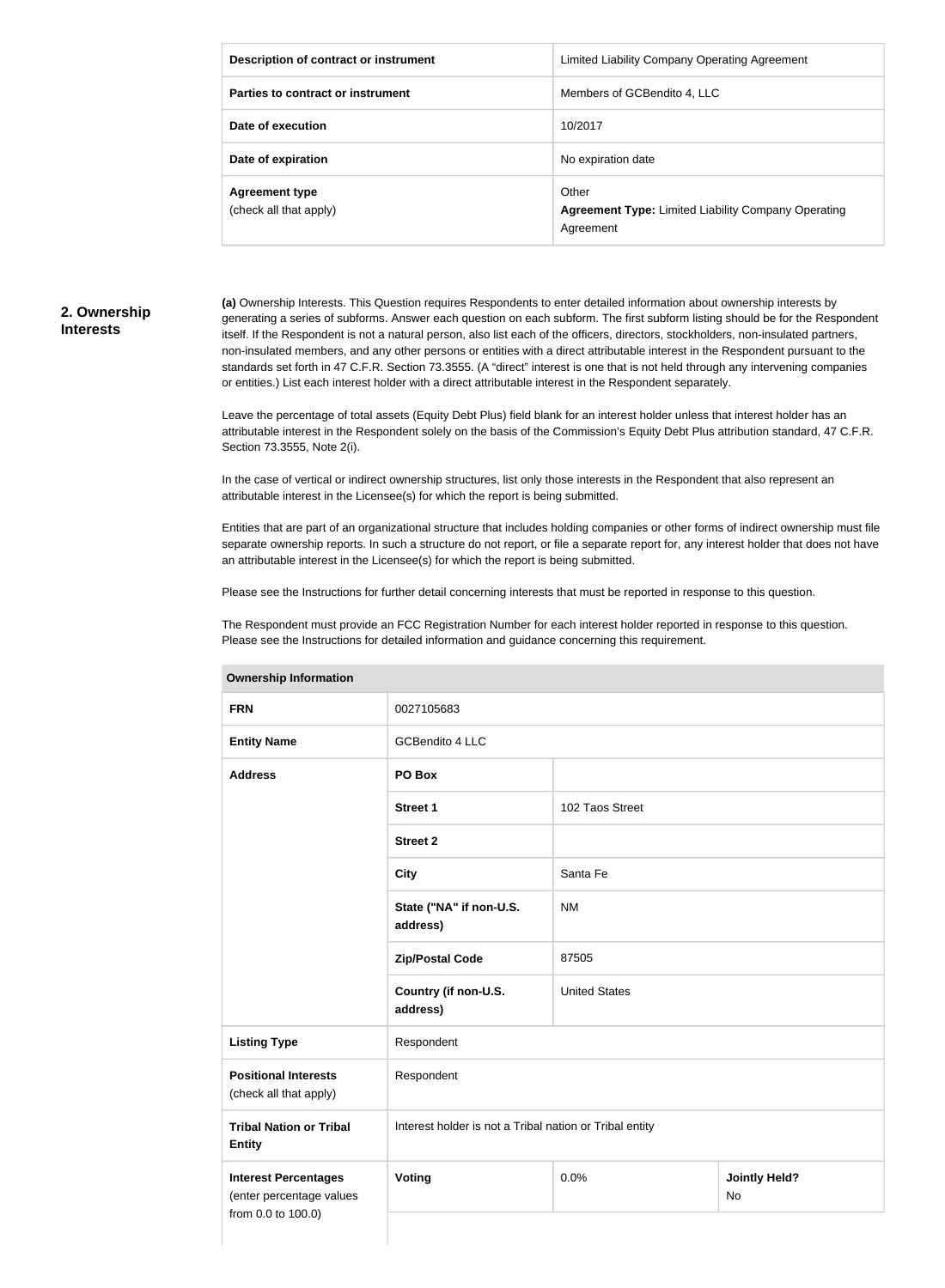|                                                                                      | <b>Equity</b>                             | $0.0\%$ |    |
|--------------------------------------------------------------------------------------|-------------------------------------------|---------|----|
|                                                                                      | <b>Total assets (Equity Debt</b><br>Plus) | $0.0\%$ |    |
| Does interest holder have an attributable interest in one or more broadcast stations |                                           |         | No |

| <b>Ownership Information</b>                                                                                                     |                                           |                      |                            |
|----------------------------------------------------------------------------------------------------------------------------------|-------------------------------------------|----------------------|----------------------------|
| <b>FRN</b>                                                                                                                       | 0029151008                                |                      |                            |
| <b>Name</b>                                                                                                                      | <b>Javier Gonzales</b>                    |                      |                            |
| <b>Address</b>                                                                                                                   | PO Box                                    |                      |                            |
|                                                                                                                                  | <b>Street 1</b>                           | 102 Taos Street      |                            |
|                                                                                                                                  | <b>Street 2</b>                           |                      |                            |
|                                                                                                                                  | <b>City</b>                               | Santa Fe             |                            |
|                                                                                                                                  | State ("NA" if non-U.S.<br>address)       | <b>NM</b>            |                            |
|                                                                                                                                  | <b>Zip/Postal Code</b>                    | 87505                |                            |
|                                                                                                                                  | Country (if non-U.S.<br>address)          | <b>United States</b> |                            |
| <b>Listing Type</b>                                                                                                              | Other Interest Holder                     |                      |                            |
| <b>Positional Interests</b><br>(check all that apply)                                                                            | LC/LLC/PLLC Member                        |                      |                            |
| Citizenship, Gender,                                                                                                             | <b>Citizenship</b>                        | <b>US</b>            |                            |
| <b>Ethnicity, and Race</b><br><b>Information (Natural</b>                                                                        | Gender                                    | Male                 |                            |
| Persons Only)                                                                                                                    | <b>Ethnicity</b>                          | Hispanic or Latino   |                            |
|                                                                                                                                  | Race                                      | White                |                            |
| <b>Interest Percentages</b><br>(enter percentage values<br>from 0.0 to 100.0)                                                    | <b>Voting</b>                             | 31.0%                | <b>Jointly Held?</b><br>No |
|                                                                                                                                  | <b>Equity</b>                             | 31.0%                |                            |
|                                                                                                                                  | <b>Total assets (Equity Debt</b><br>Plus) |                      |                            |
| Does interest holder have an attributable interest in one or more broadcast stations<br>No<br>that do not appear on this report? |                                           |                      |                            |

#### **Ownership Information**

**that do not appear on this report?**

| <b>FRN</b>     | 0029151032      |                 |
|----------------|-----------------|-----------------|
| Name           | Josh Gonzales   |                 |
| <b>Address</b> | PO Box          |                 |
|                | <b>Street 1</b> | 102 Taos Street |
|                | <b>Street 2</b> |                 |
|                | <b>City</b>     | Santa Fe        |
|                |                 |                 |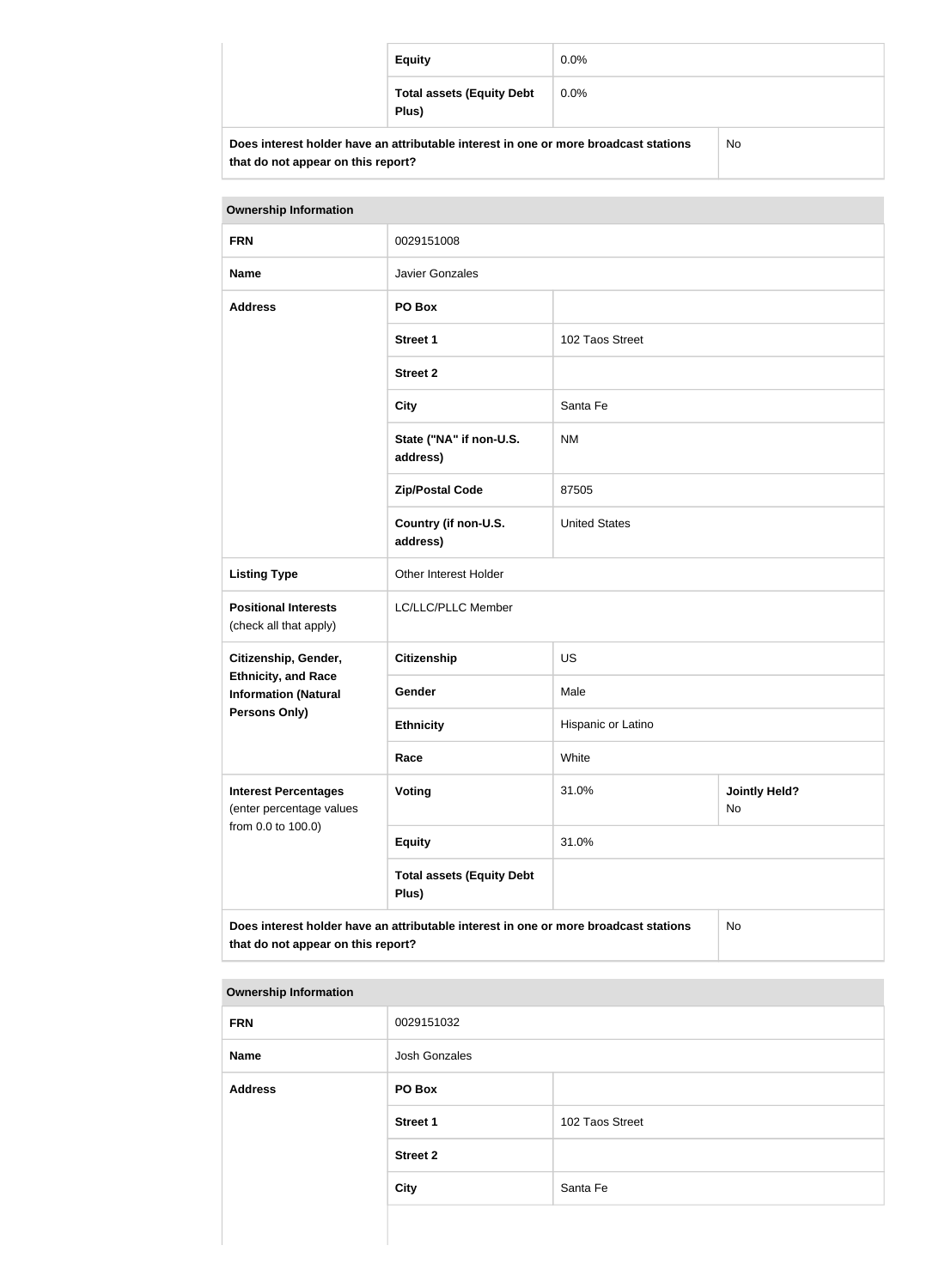|                                                                                      | State ("NA" if non-U.S.<br>address)       | <b>NM</b>            |                            |
|--------------------------------------------------------------------------------------|-------------------------------------------|----------------------|----------------------------|
|                                                                                      | <b>Zip/Postal Code</b>                    | 87505                |                            |
|                                                                                      | Country (if non-U.S.<br>address)          | <b>United States</b> |                            |
| <b>Listing Type</b>                                                                  | <b>Other Interest Holder</b>              |                      |                            |
| <b>Positional Interests</b><br>(check all that apply)                                | LC/LLC/PLLC Member                        |                      |                            |
| Citizenship, Gender,                                                                 | <b>Citizenship</b>                        | <b>US</b>            |                            |
| <b>Ethnicity, and Race</b><br><b>Information (Natural</b><br>Persons Only)           | Gender                                    | Male                 |                            |
|                                                                                      | <b>Ethnicity</b>                          | Hispanic or Latino   |                            |
|                                                                                      | Race                                      | White                |                            |
| <b>Interest Percentages</b><br>(enter percentage values<br>from 0.0 to 100.0)        | <b>Voting</b>                             | 20.0%                | <b>Jointly Held?</b><br>No |
|                                                                                      | <b>Equity</b>                             | 20.0%                |                            |
|                                                                                      | <b>Total assets (Equity Debt</b><br>Plus) |                      |                            |
| Does interest holder have an attributable interest in one or more broadcast stations |                                           | No                   |                            |

**that do not appear on this report?**

| <b>Ownership Information</b>                                                                       |                                     |                      |                            |
|----------------------------------------------------------------------------------------------------|-------------------------------------|----------------------|----------------------------|
| <b>FRN</b>                                                                                         | 0029150950                          |                      |                            |
| <b>Name</b>                                                                                        | Estevan M. Gonzales                 |                      |                            |
| <b>Address</b>                                                                                     | PO Box                              |                      |                            |
|                                                                                                    | <b>Street 1</b>                     | 102 Taos Street      |                            |
|                                                                                                    | <b>Street 2</b>                     |                      |                            |
|                                                                                                    | <b>City</b>                         | Santa Fe             |                            |
|                                                                                                    | State ("NA" if non-U.S.<br>address) | <b>NM</b>            |                            |
|                                                                                                    | <b>Zip/Postal Code</b>              | 87505                |                            |
|                                                                                                    | Country (if non-U.S.<br>address)    | <b>United States</b> |                            |
| <b>Listing Type</b>                                                                                | Other Interest Holder               |                      |                            |
| <b>Positional Interests</b><br>(check all that apply)                                              | LC/LLC/PLLC Member                  |                      |                            |
| Citizenship, Gender,<br><b>Ethnicity, and Race</b><br><b>Information (Natural</b><br>Persons Only) | <b>Citizenship</b>                  | US                   |                            |
|                                                                                                    | Gender                              | Male                 |                            |
|                                                                                                    | <b>Ethnicity</b>                    | Hispanic or Latino   |                            |
|                                                                                                    | Race                                | White                |                            |
| <b>Interest Percentages</b><br>(enter percentage values<br>from 0.0 to 100.0)                      | <b>Voting</b>                       | 49.0%                | <b>Jointly Held?</b><br>No |
|                                                                                                    |                                     |                      |                            |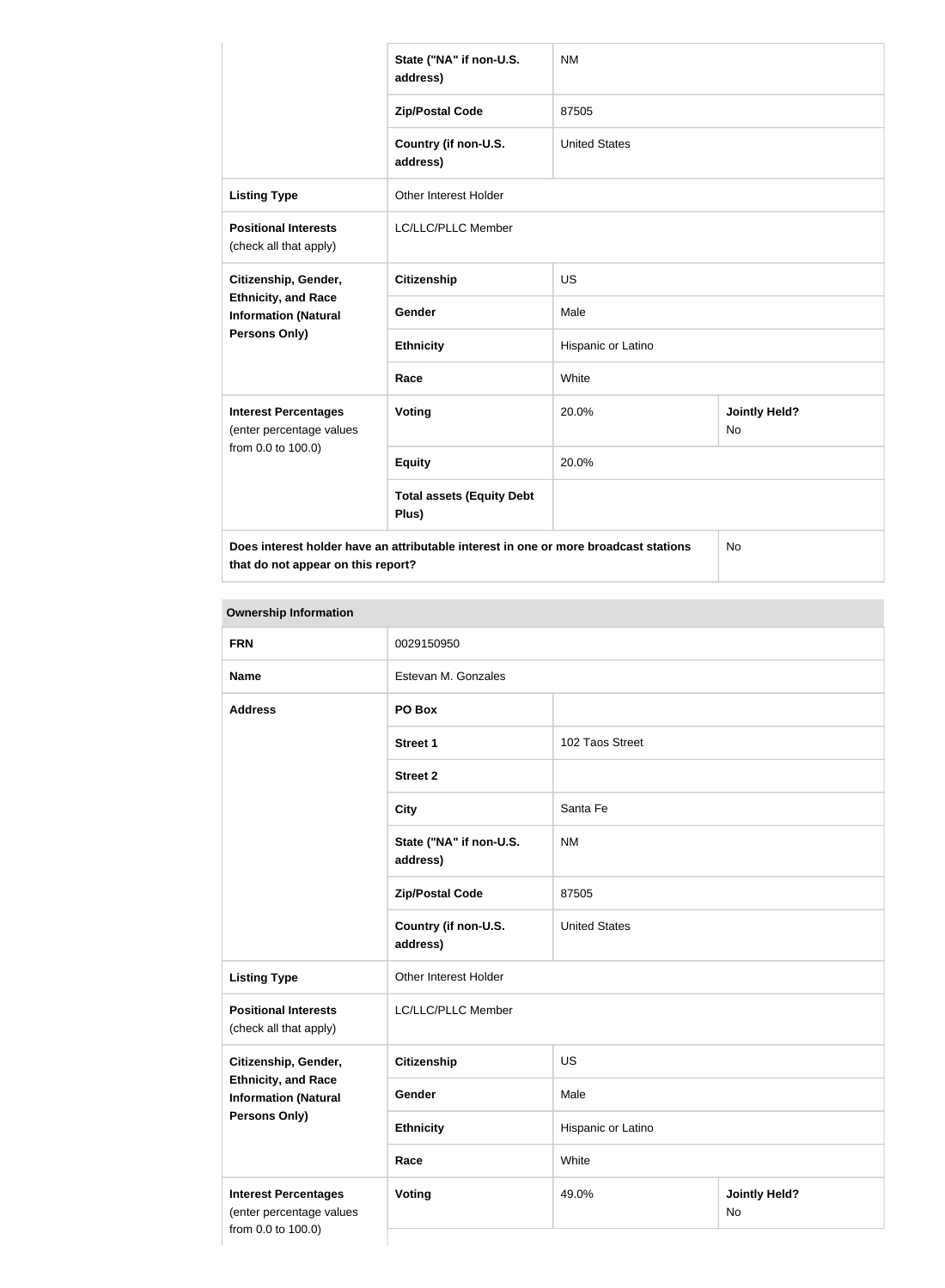|                                                                                                                                                            | <b>Equity</b>                             | 49.0% |  |
|------------------------------------------------------------------------------------------------------------------------------------------------------------|-------------------------------------------|-------|--|
|                                                                                                                                                            | <b>Total assets (Equity Debt</b><br>Plus) |       |  |
| Does interest holder have an attributable interest in one or more broadcast stations<br>No.<br>that do not appear on this report?                          |                                           |       |  |
| Yes<br>(b) Respondent certifies that any interests, including equity, financial, or voting<br>interests, not reported in this filing are non-attributable. |                                           |       |  |

| (c) Does the Respondent or any reported interest holder<br>hold an attributable interest in any newspaper entities in | No |
|-----------------------------------------------------------------------------------------------------------------------|----|
| the same market as any station for which this report is                                                               |    |
| filed, as defined in 47 C.F.R. Section 73.3555?                                                                       |    |
|                                                                                                                       |    |
| If "Yes," provide information describing the interest(s), using                                                       |    |
| EITHER the subform OR the spreadsheet option below.                                                                   |    |
| Respondents with a large number (50 or more) of entries to                                                            |    |
| submit should use the spreadsheet option.                                                                             |    |
| NOTE: Spreadsheets must be submitted in a special XML                                                                 |    |
| Spreadsheet format with the appropriate structure that is                                                             |    |
| specified in the documentation. For instructions on how to                                                            |    |
| use the spreadsheet option to complete this question                                                                  |    |
| (including templates to start with), please Click Here.                                                               |    |
| If using the subform, leave the percentage of total assets                                                            |    |
| (Equity Debt Plus) field blank for an interest holder unless                                                          |    |
| that interest holder has an attributable interest in the                                                              |    |
| newspaper entity solely on the basis of the Commission's                                                              |    |
| Equity Debt Plus attribution standard, 47 C.F.R. Section                                                              |    |
| 73.3555, Note 2(i). If using an XML Spreadsheet, enter "NA"                                                           |    |
| into the percentage of total assets (Equity Debt Plus) field                                                          |    |
| for an interest holder unless that interest holder has an                                                             |    |
| attributable interest in the newspaper entity solely on the                                                           |    |
| basis of the Commission's Equity Debt Plus attribution                                                                |    |
| standard.                                                                                                             |    |
|                                                                                                                       |    |
| The Respondent must provide an FCC Registration Number                                                                |    |
| for each interest holder reported in response to this                                                                 |    |
| question. Please see the Instructions for detailed information                                                        |    |
| and guidance concerning this requirement.                                                                             |    |

**(d) Are any of the individuals listed as an attributable interest holder in the Respondent married to each other or related to each other as parentchild or as siblings?** Yes

If "Yes," provide the following information for each such the relationship.

If "No," submit as an exhibit an explanation.

# **Family Relationships FRN** 0029150950 **Name** Estevan M Gonzales **FRN** 0029151008 **Name** Javier Gonzales **Relationship** Siblings